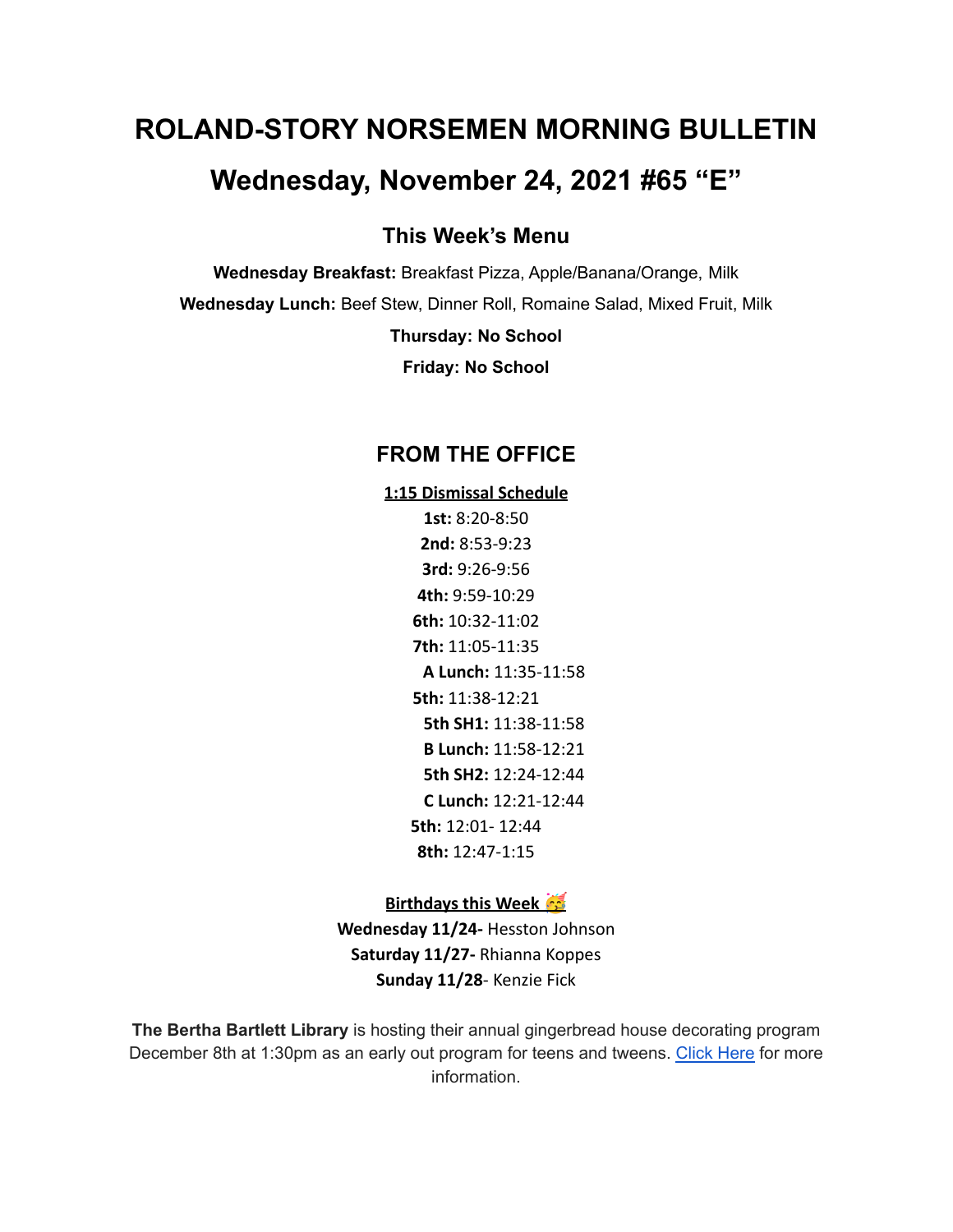#### **JTerm Scholarship Opportunities**

#### **H.A.R.T. [Harvesting](https://drive.google.com/file/d/11g4-lZB5o7SgG3y5R4Ux7ycNKvq857Rx/view?usp=sharing) for the Arts**

**ILC Grant [Program](https://docs.google.com/document/d/1b9DHMpZaVSj48gvRrAlQ3TA3HICpz-mx/edit?usp=sharing&ouid=114282091537110464265&rtpof=true&sd=true)** Sponsored by Immanuel Evangelical Church

#### **Advocate, Seek Help, Speak Up!**

\*Be Kind to each other-Do not use social media to tear someone down!

\*See or hear something? Say Something to an adult.

\*Advocate for yourself if you need help; Seek a trusted adult.

\*Parents, keep the communication going between you and your son/daughter.

\*Know crisis information. Some ideas are to Call 911; Utilize the P3 app; Call the Crisis line

1-855-581-8111. Maybe put that number in your contacts. The service is available to all ages.

Anyone experiencing a crisis can access the crisis line.)

#### **J-TERM Items**

**[Student](https://drive.google.com/file/d/1h6QugcDvlDevR3f9EywbUQrqVqyCPD5n/view?usp=sharing) J-Term Packet handed out Oct. 26**

**[Video](https://drive.google.com/file/d/1-IjAQRz891m66mXs_V_s9qC8_1HN0Jw_/view?usp=sharing)**



## **[COUNSELOR](https://docs.google.com/document/d/1vmwczNPbDzXe9vFaG5LJMQ7NYDv-i4oQJHybqA65TUc/edit?usp=sharing) FOLDER (9-12)-Click here**

**DMACC Spring On-Campus Registration**

November 19<sup>th</sup> is the registration deadline for spring 2022 OCCO (On Campus Course Option) OCCO offers the same classes as Online Career Academy (OLCA) but they take place on campus.

<https://www.dmacc.edu/online/Pages/careeracademy.aspx> There may be some on-campus courses that OCCA doesn't offer.